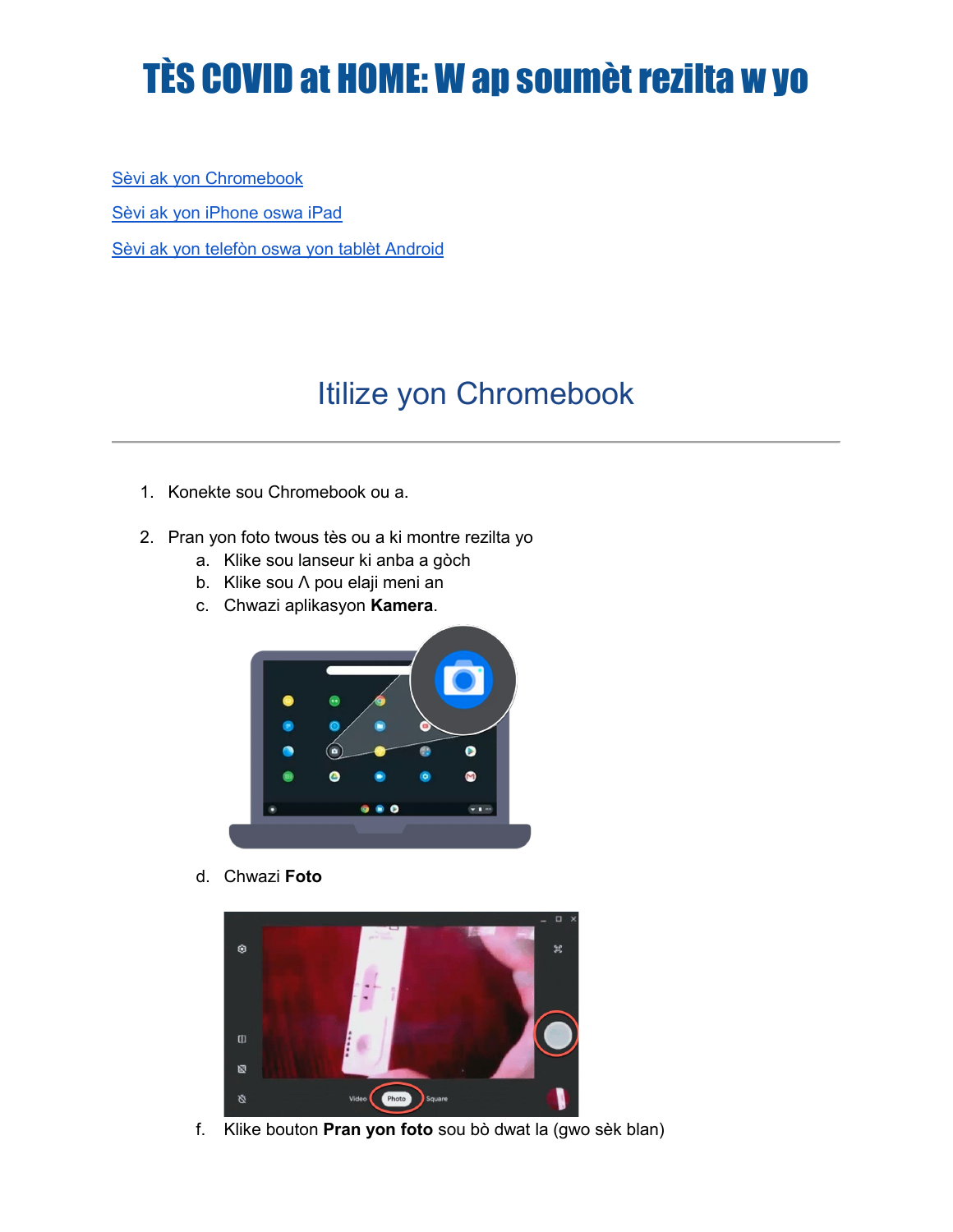



3. Chèche imèl ki soti nan \_\_\_\_\_ pou jwenn aksè nan lyen pou fòm pòtal pou rapò pwòp tèt ou rapò tès COVID-19 PGCPS elèv ou a.

 $\bullet$ 

4. Konfime enfòmasyon ki te ranpli deja

| <b>Prince George's County Public Schools</b><br><b>COVID-19 Test Result Submission Form</b><br>PGCPS<br>Formulario de envío de resultados de la prueba COVID-19<br><b>STUDENTS</b><br>Formulaire de soumission des résultats du test COVID |
|--------------------------------------------------------------------------------------------------------------------------------------------------------------------------------------------------------------------------------------------|
| Home COVID Test-Kit Weekly Results                                                                                                                                                                                                         |
| Results for the Week Of *                                                                                                                                                                                                                  |
| January 23, 2022                                                                                                                                                                                                                           |
| Student PGCPS Username *                                                                                                                                                                                                                   |
| alex-student                                                                                                                                                                                                                               |

5. Antre **Dat Tès la**ak **Rezilta yo**

| Test Date *   |   |
|---------------|---|
| Date          |   |
| mm/dd/yyyy    | ▭ |
|               |   |
|               |   |
| Test Result * |   |
| Negative      |   |
| Positive      |   |
|               |   |

6. Ale nan dènye kesyon an pou w telechaje foto rezilta w yo, klike sou bouton **Ajoute fichye**.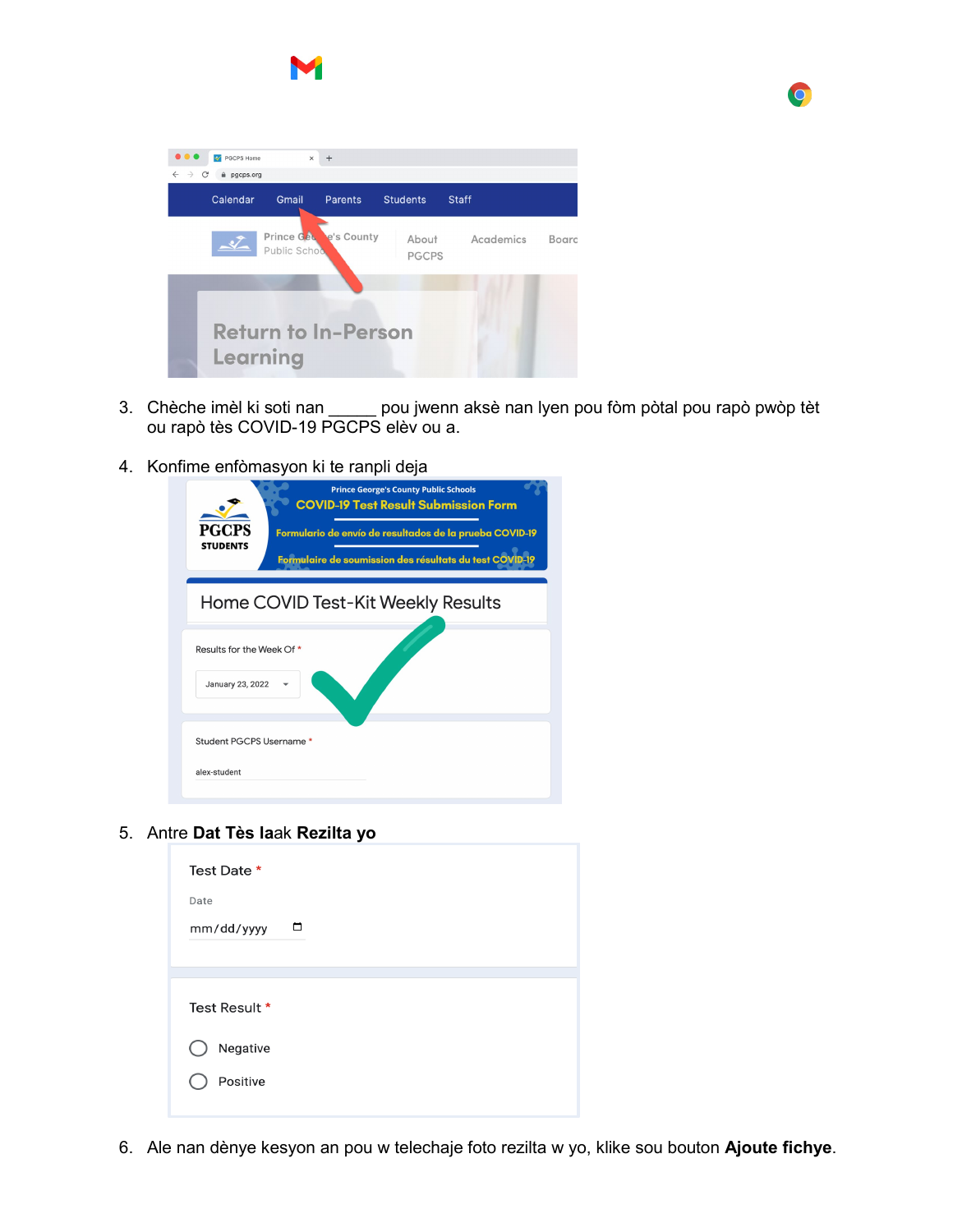|                   | Upload a Photo or PDF of Test Results * |
|-------------------|-----------------------------------------|
| <b>① Add file</b> |                                         |

7. Klike sou **Chwazi fichye nan aparèy ou an**

| Insert file   |          |                                           | × |
|---------------|----------|-------------------------------------------|---|
| <b>Upload</b> | My Drive | Previously selected                       |   |
|               |          | $- or -$<br>Select files from your device |   |
| <b>Upload</b> | Cancel   |                                           |   |

8. Anba **My Files**, chwazi **Kamera**epi klike sou foto rezilta tès yo.

| Select one or more files |                         |                    |
|--------------------------|-------------------------|--------------------|
| Recent<br>ω              | My files > Camera       |                    |
| Audio<br>6 P             | Name                    | 前に<br>Size :: Type |
| Images<br>⊡              | IMG_20220114_140614.jpg | 132 KB<br>JPEG im  |
| Videos<br>۳              |                         |                    |
| My files<br>▾◻           |                         |                    |
| Camera<br>ō              |                         |                    |
| Downloads<br>业           |                         |                    |

9. Klike bouton ble **Upload la**



10. Klike sou **Soumèt**anba fòm lan.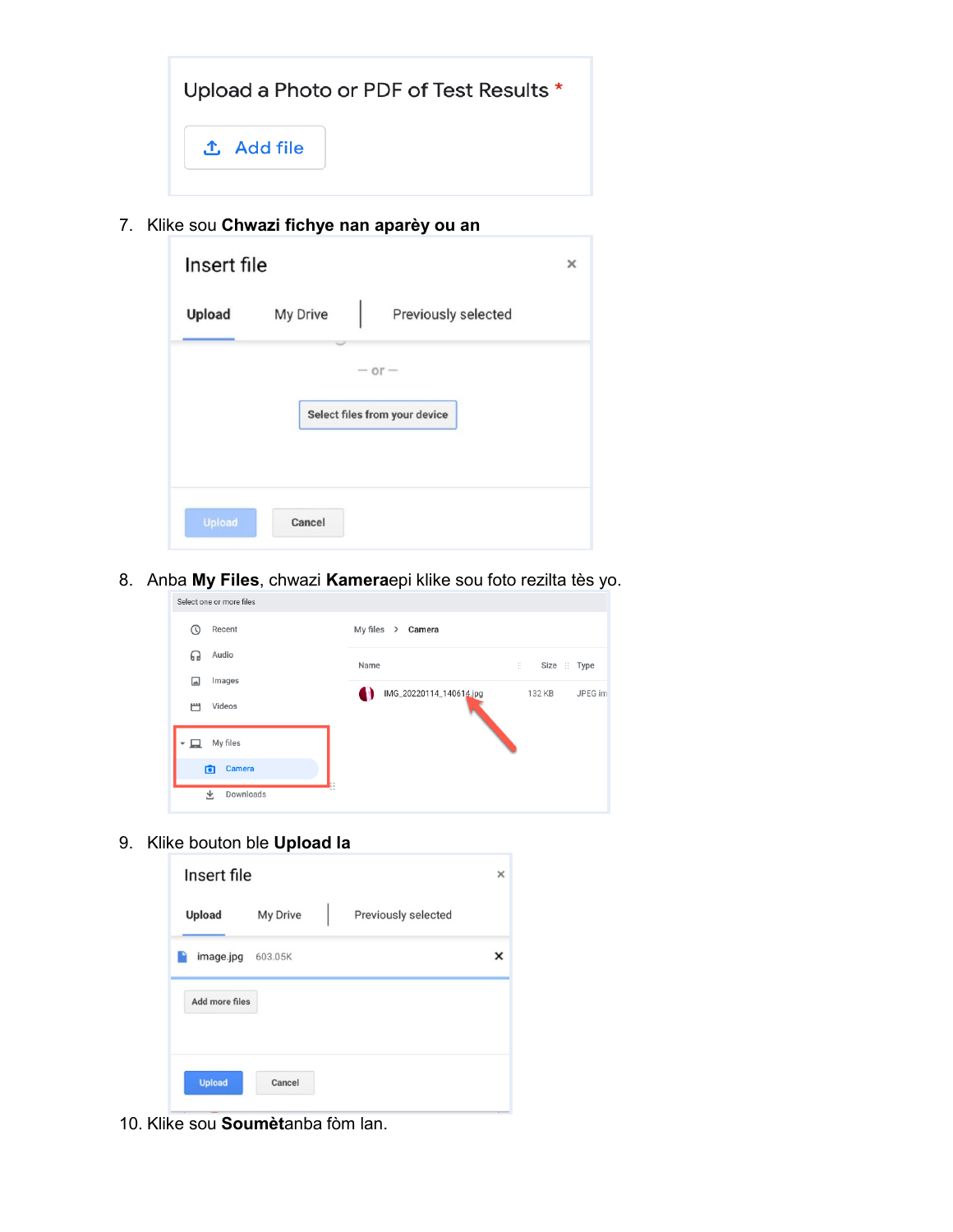| Upload a Photo or PDF of Test Results * |
|-----------------------------------------|
| $\blacksquare$ E33C9C7E-0A0F- $\times$  |
| Submit                                  |

- 11. Pou soumèt yon rezilta pou yon lòt elèv:
	- a. Klike sou **Soumèt yon lòt repons**



b. Klike sou **Chanje kont**

| <b>Results</b>         | Home COVID Test-Kit Weekly |
|------------------------|----------------------------|
| your-student@pgcps.org | Switch account             |

- c. Konekte kòm lòt elèv la
- d. Antre tout repons fòm yo

#### OSWA

- a. Siyen soti nan Chromebook la
- b. Enskri kòm lòt elèv la epi repete etap 1-10.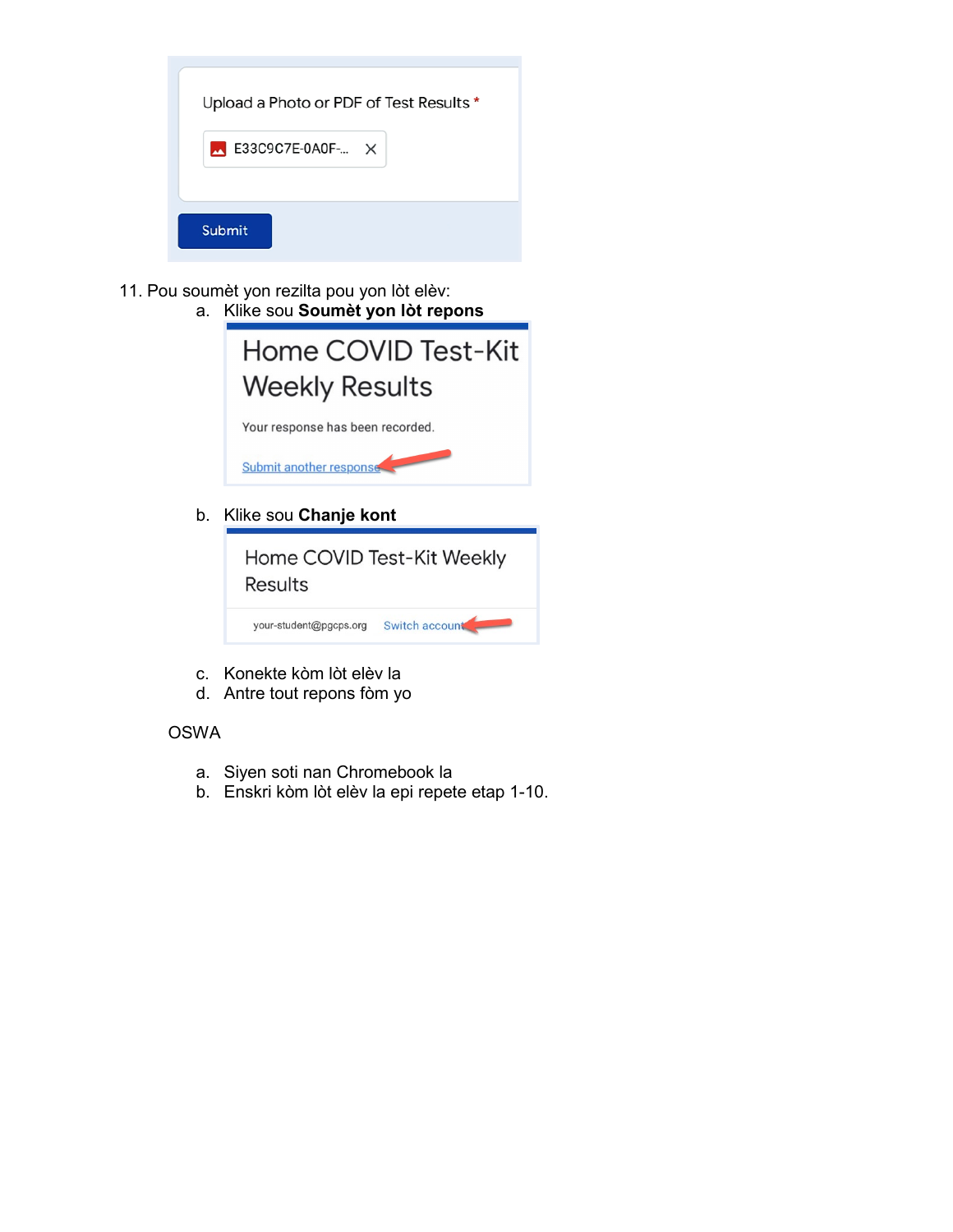## Itilize yon iPhone oswa iPad



2. Konekte sou kont Gmail PGCPS elèv la lè w klike sou **Login Gmail**nan pati anba paj dakèy PGCPS la.



(Ou ka ale tou sou gmail.pgcps.org)



- 3. Chèche imèl ki soti nan \_\_\_\_\_ pou jwenn aksè nan lyen pou fòm pòtal pou rapò pwòp tèt ou rapò tès COVID-19 PGCPS elèv ou a.
- 4. Konfime enfòmasyon ki te ranpli deja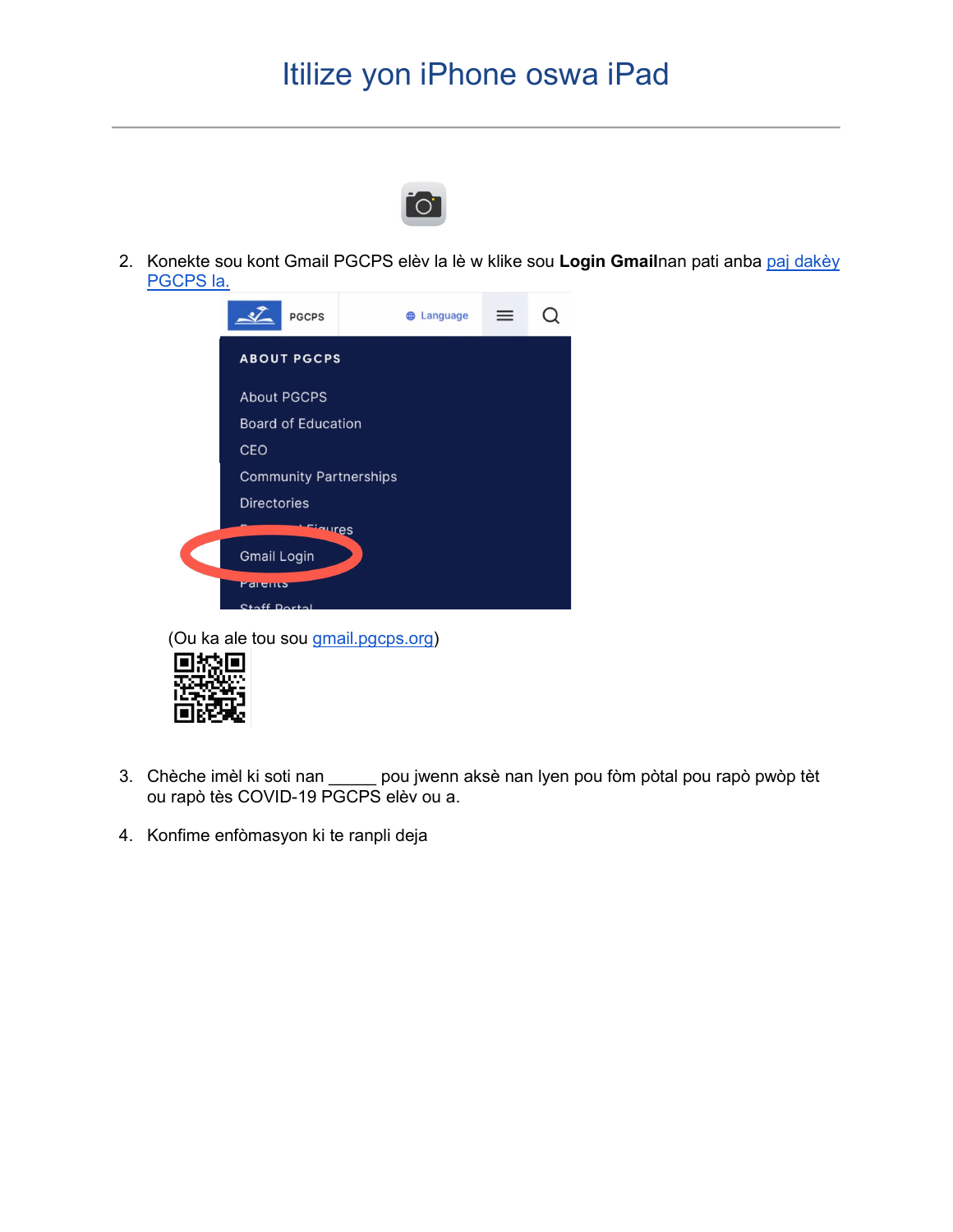| <b>Prince George's County Public Schools</b><br><b>COVID-19 Test Result Submission Form</b><br>PGCPS<br>Formulario de envío de resultados de la prueba COVID-19<br><b>STUDENTS</b><br>Formulaire de soumission des résultats du test CO\ |
|------------------------------------------------------------------------------------------------------------------------------------------------------------------------------------------------------------------------------------------|
| Home COVID Test-Kit Weekly Results                                                                                                                                                                                                       |
| Results for the Week Of *<br>January 23, 2022                                                                                                                                                                                            |
| Student PGCPS Username *<br>alex-student                                                                                                                                                                                                 |

#### 5. Antre **Dat Tès la**ak **Rezilta yo**

| Test Date *     |
|-----------------|
| Date            |
| ▭<br>mm/dd/yyyy |
|                 |
|                 |
| Test Result *   |
| Negative        |
| Positive        |
|                 |

6. Ale nan dènye kesyon an pou w telechaje foto rezilta w yo, klike sou bouton **Ajoute fichye**.



7. Tape **Chwazi fichye nan aparèy ou an**

| Insert file |          |                               | × |
|-------------|----------|-------------------------------|---|
| Upload      | My Drive | Previously selected           |   |
|             |          | $- or -$                      |   |
|             |          | Select files from your device |   |
|             |          |                               |   |
| Upload      | Cancel   |                               |   |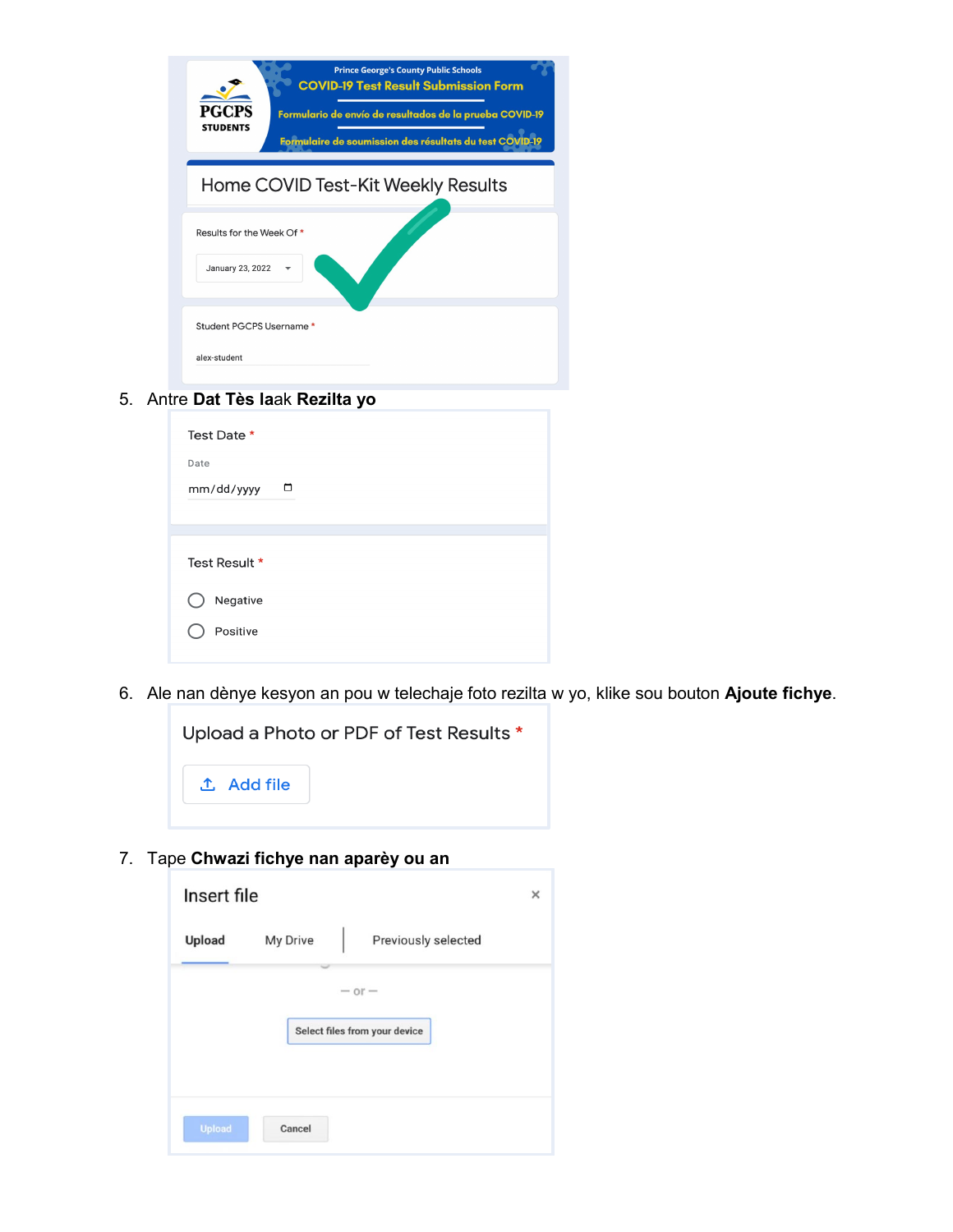8. Tape **Photo Library,** chwazi foto a epi tape**Ajoute.**



9. Tape bouton ble **Upload la**



10. Klike sou **Soumèt**anba fòm lan.

| Upload a Photo or PDF of Test Results * |
|-----------------------------------------|
| $\blacksquare$ E33C9C7E-0A0F- $\times$  |
|                                         |
| Submit                                  |
|                                         |

- 11. Pou soumèt yon rezilta pou yon lòt elèv:
	- a. Klike sou **Soumèt yon lòt repons** Home COVID Test-Kit **Weekly Results** Your response has been recorded.

Submit another response

b. Klike sou **Chanje kont**

Home COVID Test-Kit Weekly **Results** 

your-student@pgcps.org Switch account

- c. Antre adrès imel konplè @pgcps.org lòt elèv la
- d. Lè yo redireksyon an, antre non itilizatè ak modpas PGCPS elèv la
- e. Antre tout repons fòm yo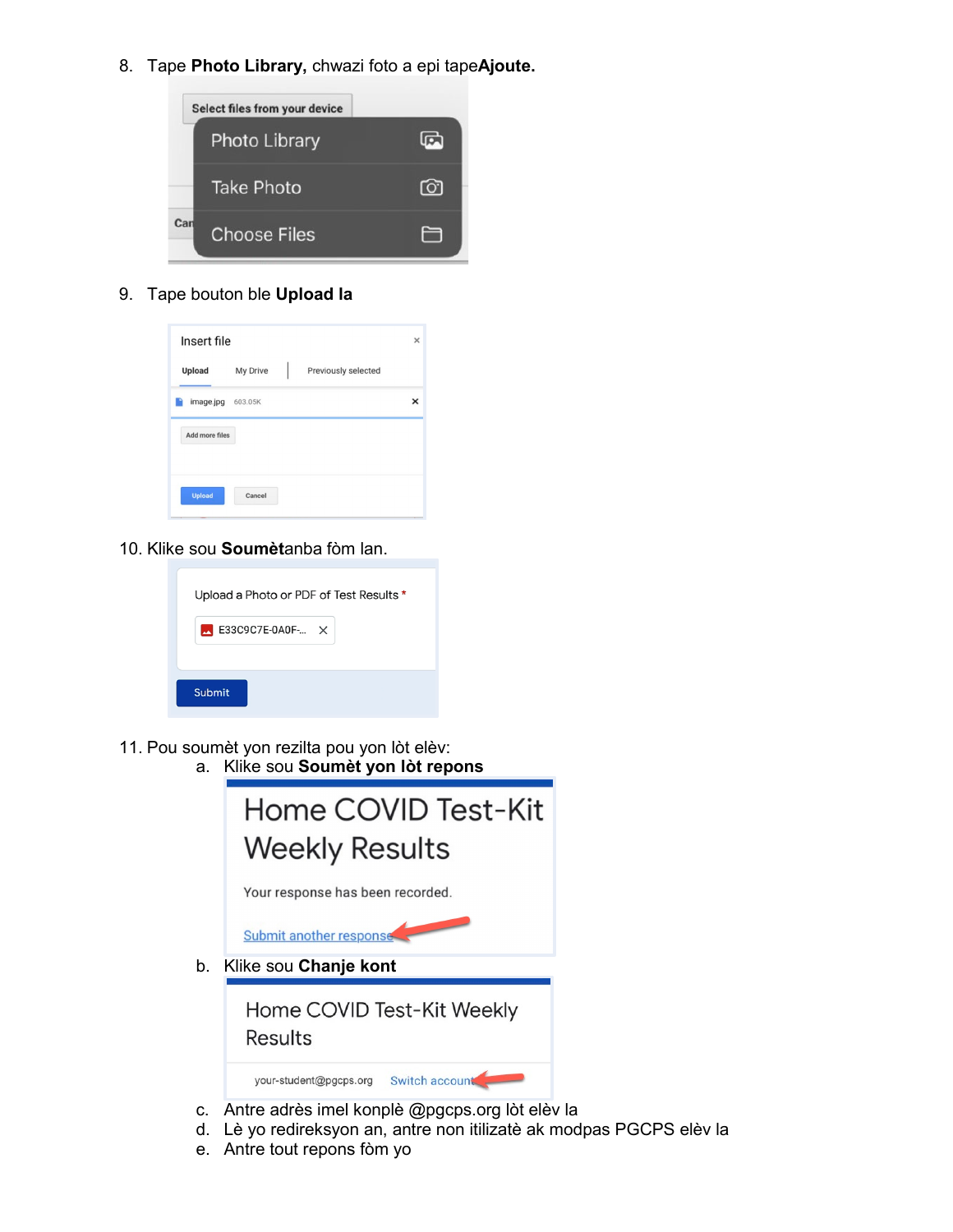#### OSWA

- c. Dekonekte kont Google elèv la
- d. Repete etap 1-10 lè l sèvi avèk enfòmasyon lòt elèv la.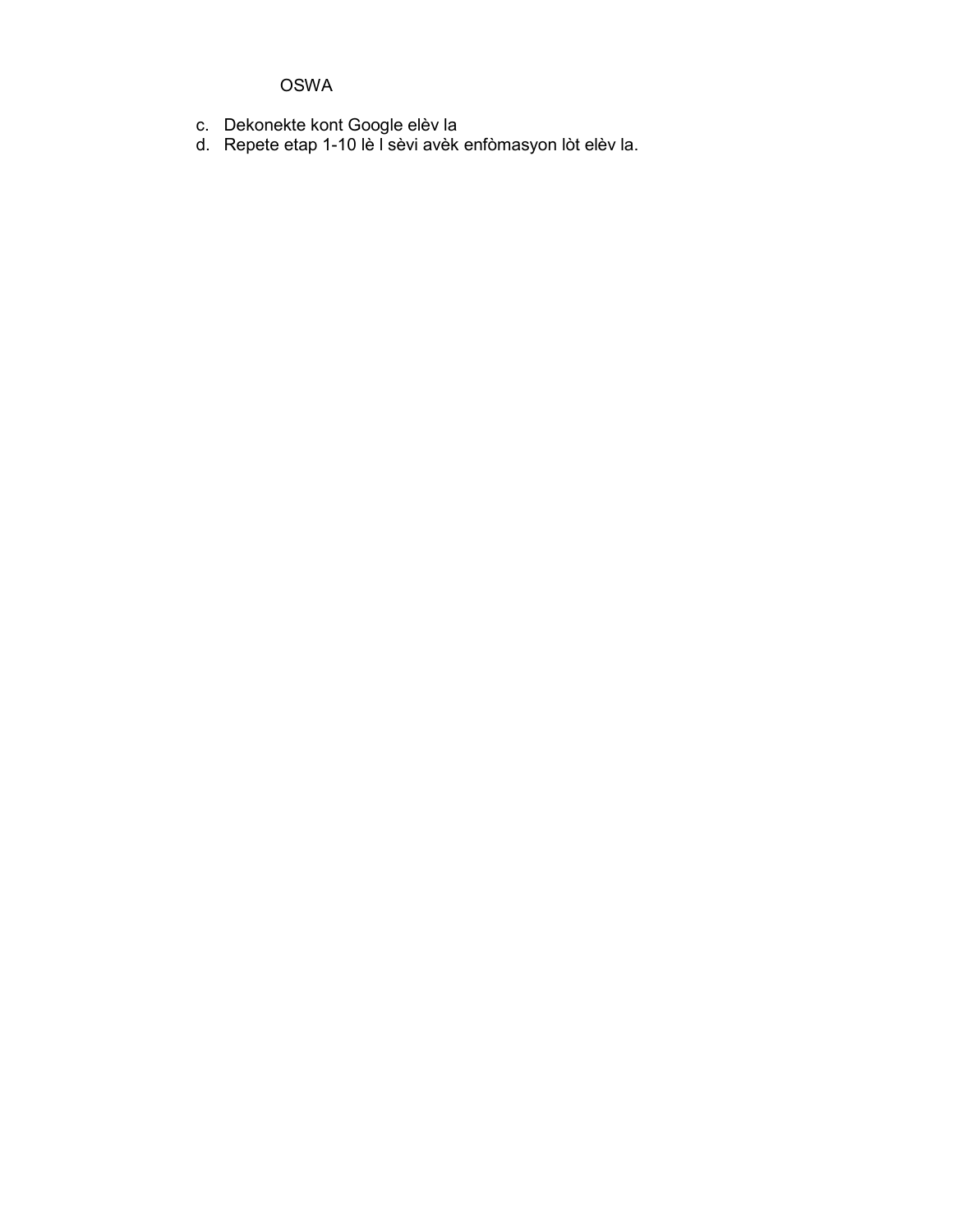## Itilize yon telefòn oswa yon tablèt Android



- 1. Pran yon foto rezilta twous tès la.
- 2. Konekte sou kont Gmail PGCPS elèv la lè w klike sou **Login Gmail**nan pati anba paj dakèy PGCPS la.



(Ou ka ale tou sou **gmail.pgcps.org)** 



- 3. Chèche imèl ki soti nan \_\_\_\_\_ pou jwenn aksè nan lyen pou fòm pòtal pou rapò pwòp tèt ou rapò tès COVID-19 PGCPS elèv ou a.
- 4. Konfime enfòmasyon ki te ranpli deja



5. Antre **Dat Tès la**ak **Rezilta yo**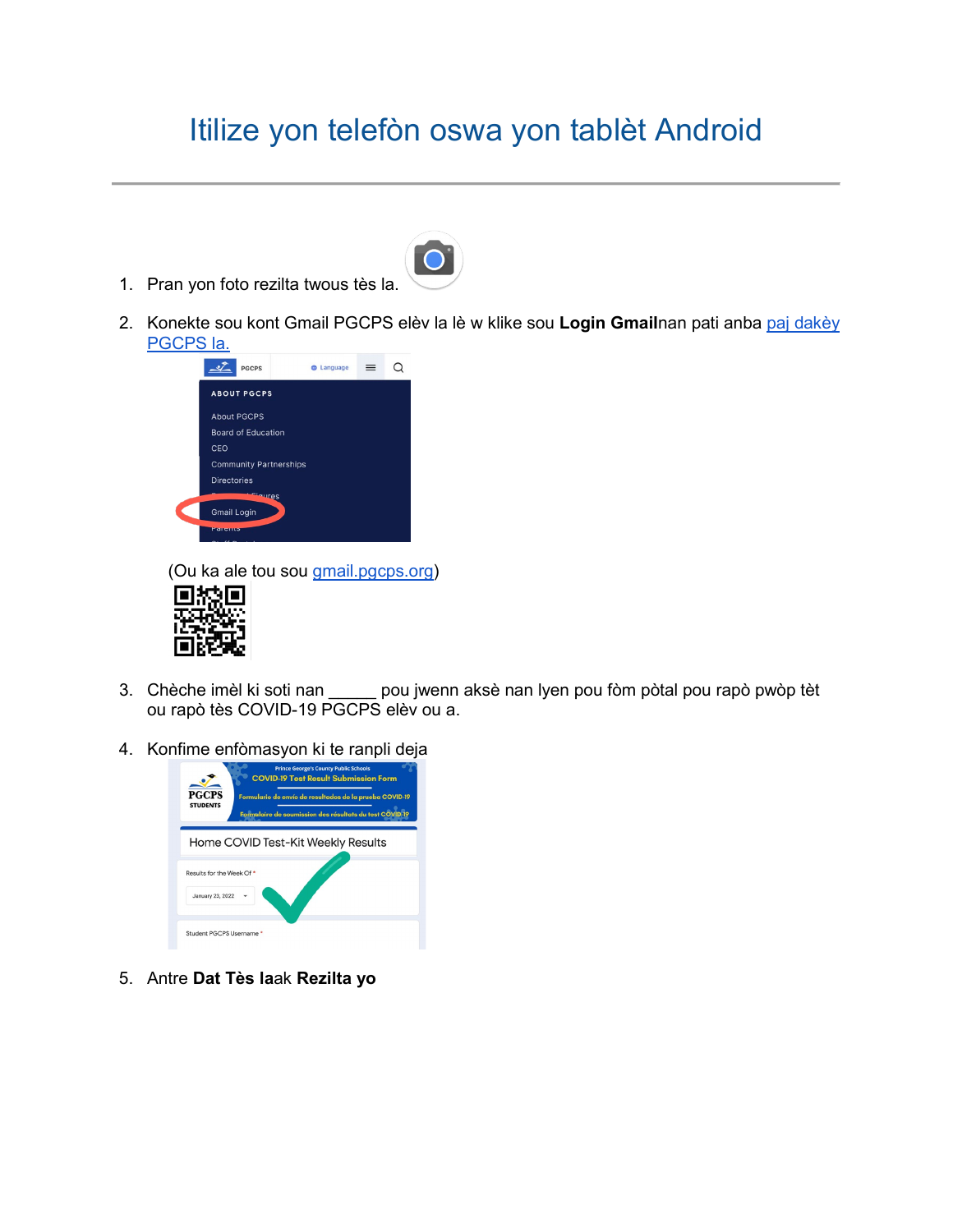| Test Date *   |   |
|---------------|---|
| Date          |   |
| mm/dd/yyyy    | □ |
|               |   |
| Test Result * |   |
| Negative      |   |
| Positive      |   |
|               |   |

6. Ale nan dènye kesyon an pou w telechaje foto rezilta w yo, klike sou bouton **Ajoute fichye**.

| Upload a Photo or PDF of Test Results * |  |  |  |  |  |
|-----------------------------------------|--|--|--|--|--|
| . <sup>↑</sup> . Add file               |  |  |  |  |  |
|                                         |  |  |  |  |  |

7. Tape **Chwazi fichye nan aparèy ou an**

| Insert file                   |                     | ×          |  |  |  |
|-------------------------------|---------------------|------------|--|--|--|
| My Drive                      | Previously selected |            |  |  |  |
|                               |                     |            |  |  |  |
| Select files from your device |                     |            |  |  |  |
|                               |                     |            |  |  |  |
| Cancel                        |                     |            |  |  |  |
|                               |                     | $-$ or $-$ |  |  |  |

8. Tape **Files** e chwazi photo a**.**

Choose an action



9. Tape bouton ble **Upload la**

| Insert file    |          |  | $\times$            |   |
|----------------|----------|--|---------------------|---|
| Upload         | My Drive |  | Previously selected |   |
| image.jpg      | 603.05K  |  |                     | × |
| Add more files |          |  |                     |   |
|                |          |  |                     |   |
| <b>Upload</b>  | Cancel   |  |                     |   |
|                |          |  |                     |   |